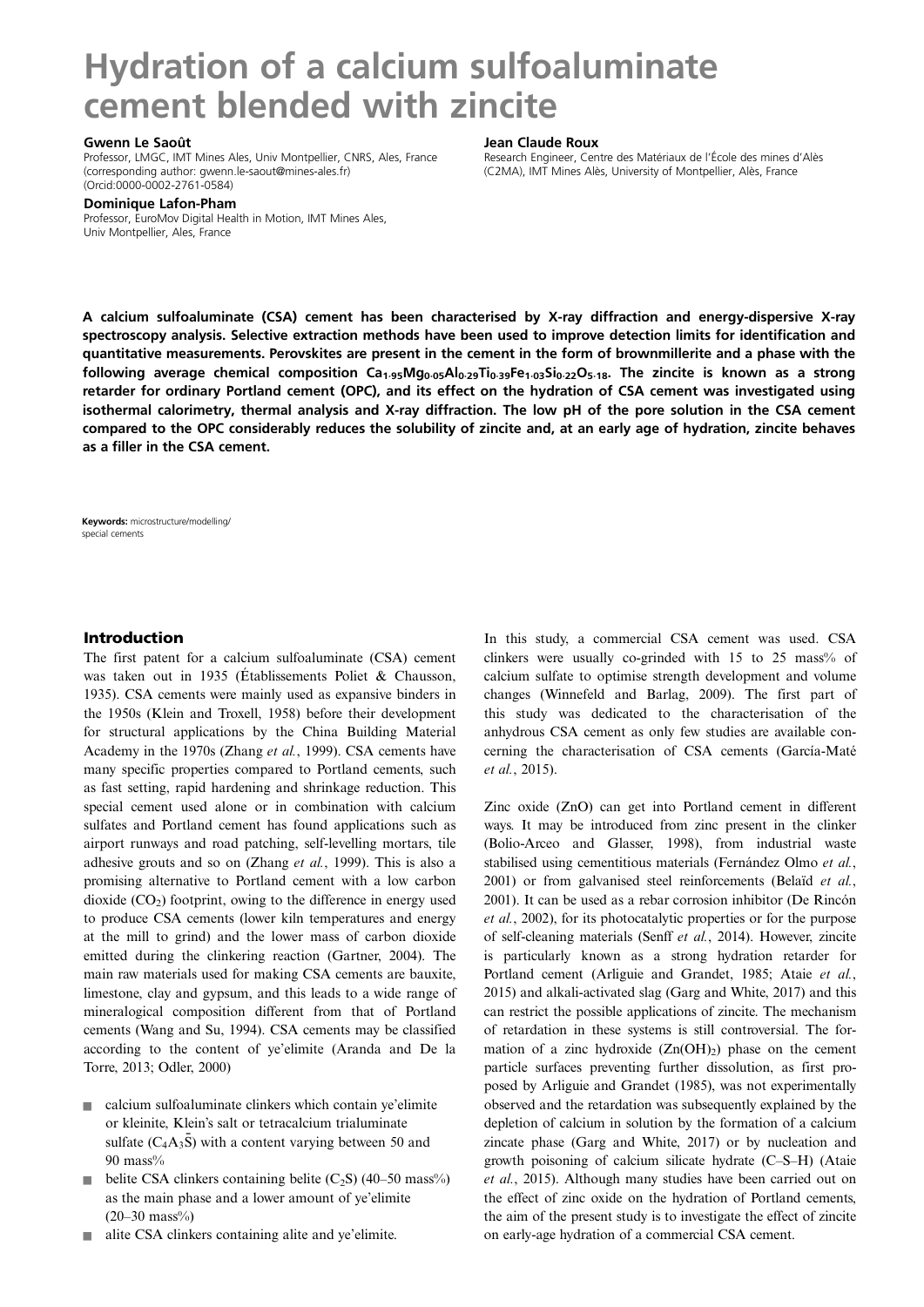# Materials and methods

#### Materials

The chemical composition of the CSA cement is given in Table 1. Zincite (ZnO extra S, ZnO > 99.9 mass%,  $d_{50} = 6 \text{ }\mu\text{m}$ ) was from Silar. Quartz from Sifraco  $(d_{50} = 11 \text{ }\mu\text{m})$  was used as a chemically inert material for the calorimetric experiments. In order to check the effect of particle size, the quartz was also milled to  $d_{50} = 7$  μm in a McCrone micronising mill. Mixtures of the CSA cement with 10 mass% of the zincite or quartz were prepared by co-grinding the materials by hand in an agate mortar for 15 min.

Table 1. Mineralogical and chemical compositions of the CSA cement

| Oxides                                             | <b>Mass</b><br>% | <b>Phases</b>   | <b>Mass</b><br>% |
|----------------------------------------------------|------------------|-----------------|------------------|
| Sodium oxide (Na <sub>2</sub> O)                   | 0.02             | Yee'limite      | 31.4             |
| Magnesium oxide (MgO)                              | 1.27             | <b>Belite</b>   | $21 - 2$         |
| Aluminium oxide $(Al_2O_3)$                        | 19.1             | Anhydrite       | 18.3             |
| Silicon dioxide (SiO <sub>2</sub> )                | 8.42             | Gypsum          | 2.9              |
| Phosphorus pentoxide ( $P_2O_5$ )                  | 0.08             | Perovskite      | $11-3$           |
| Sulfur trioxide $(SO_3)$                           | $15-2$           | Ferrite         | $5-4$            |
| Potassium oxide (K <sub>2</sub> O)                 | 0.08             | Calcite         | 3.5              |
| Calcium oxide (CaO)                                | 44.9             | Dolomite        | 0.7              |
| Titanium dioxide (TiO <sub>2</sub> )               | 0.76             | Periclase       | 0.6              |
| Manganese oxide (MnO)                              | 0.04             | Merwinite       | 1.9              |
| Iron (III) oxide (Fe <sub>2</sub> O <sub>3</sub> ) | 6.94             | Magnesite       | 1.5              |
| LOI <sup>a</sup>                                   | 3.3              | Magnesioferrite | 0.8              |
| $d_{10}$ : $\mu m^b$                               | $\overline{2}$   | Magnetite       | 0.2              |
| $d_{50}$ : µm                                      | 7                | Quartz          | 0.2              |
| $d_{90}$ : µm                                      | 19               |                 |                  |
| Density: g/cm <sup>3</sup>                         | 2.99             |                 |                  |

Chemical analysis by XRF

aLoss on ignition (LOI) measured up to 950°C by TGA

<sup>b</sup>Particle size determined by laser granulometry

The pastes were formulated to have a water-to-cement ratio of 0·70. Samples consisting of 50 g of binder and the appropriate amount of water were mixed twice for 90 s with a high-shear blender (except for internal mixing in conduction calorimetry experiments).

## Methods

The particle size distribution was measured by laser diffraction spectrometer LS 13 320 Beckman Coulter using the wet method with isopropyl alcohol for cement and deionised water for quartz and zincite as a dispersion medium. Ultrasonic treatment was used to improve the cement dispersion.

In order to analyse the mineralogical composition, X-ray diffraction (XRD) was performed with a diffractometer, the Bruker D8 Advance. Powder samples were analysed using an incident beam angle (Cu K $\alpha$ ,  $\lambda = 0.154$  nm) varying between 5 and 75°. X'Pert High Score Plus software (version 2.1) was used to process diffraction patterns and Rietveld analysis. The Inorganic Crystal Structure Database ( ICSD) codes used for the Rietveld refinement are given in Table 2. For the in situ XRD analysis, the paste was cast into a sample holder positioned in a temperature-controlled stage from Mesicon at 25°C and covered by a Kapton polyimide film to prevent evaporation. An external standard zinc oxide (G-factor approach) was used to quantify the X-ray amorphous and crystalline non-quantified parts according to the method pre-sented by [Jansen](#page-7-0) et al. (2011) and applied to an ordinary Portland system. The mass attenuation coefficients of the samples were calculated using data from X-ray fluorescence analysis (Table 1).

For thermogravimetric analysis (TGA), plastic bottles of volume 12 ml were completely filled with the fresh paste; the

| <b>Phase</b>    | <b>Formula</b>                 | <b>Crystal system</b> | <b>ICSD</b> | Reference                             |
|-----------------|--------------------------------|-----------------------|-------------|---------------------------------------|
| Ye'elimite      | $C_4A_3S$                      | Orthorhombic          | 80361       | Calos et al. (1995)                   |
|                 |                                | Cubic                 | 9560        | Saalfeld and Depmeier (1972)          |
| <b>Belite</b>   | $C_2S-\beta$                   | <b>Monoclinic</b>     | 81096       | Mumme et al. (1995)                   |
|                 | $C_2S-a'_H$                    | Orthorhombic          | 81097       | Mumme et al. (1995)                   |
| Anhydrite       | <b>CS</b>                      | Orthorhombic          | 16382       | Kirfel and Will (1990)                |
| Gypsum          | CSH <sub>2</sub>               | <b>Monoclinic</b>     | 151692      | De la Torre et al. (2004)             |
| Perovskite      | CT.                            | Cubic                 | 31865       | Sasaki et al. (1987)                  |
| Ferrite         | $C_4$ AF                       | Orthorhombic          | 98827       | Redhammer et al. (2004)               |
| Calcite         | CC                             | Hexagonal             | 79674       | Wartchow (1989)                       |
| Dolomite        | CMC <sub>2</sub>               | Hexagonal             | 31335       | Effenberger et al. (1983)             |
| Periclase       | M                              | Cubic                 | 104844      | Taylor (1984)                         |
| Merwinite       | $C_3MS_2$                      | <b>Monoclinic</b>     | 26002       | Moore and Araki (1972)                |
| Magnesite       | <b>MC</b>                      | Hexagonal             | 63663       | Göttlicher and Vegas (1988)           |
| Magnesioferrite | MF                             | Cubic                 | 24229       | Barth and Posnjak (1932)              |
| Magnetite       | Fe <sub>3</sub> O <sub>4</sub> | Cubic                 | 29129       | Sasaki (1997)                         |
| Quartz          | S                              | Hexagonal             | 90145       | Gualtieri (2000)                      |
| Ettringite      | $C6AS3H32$                     | Hexagonal             | 155395      | Goetz-Neunhoeffer and Neubauer (2006) |
| Gibbsite        | AH <sub>3</sub>                | <b>Monoclinic</b>     | 27698       | Saafeld and Wedde (1974)              |

Table 2. References of the different phases used for Rietveld analysis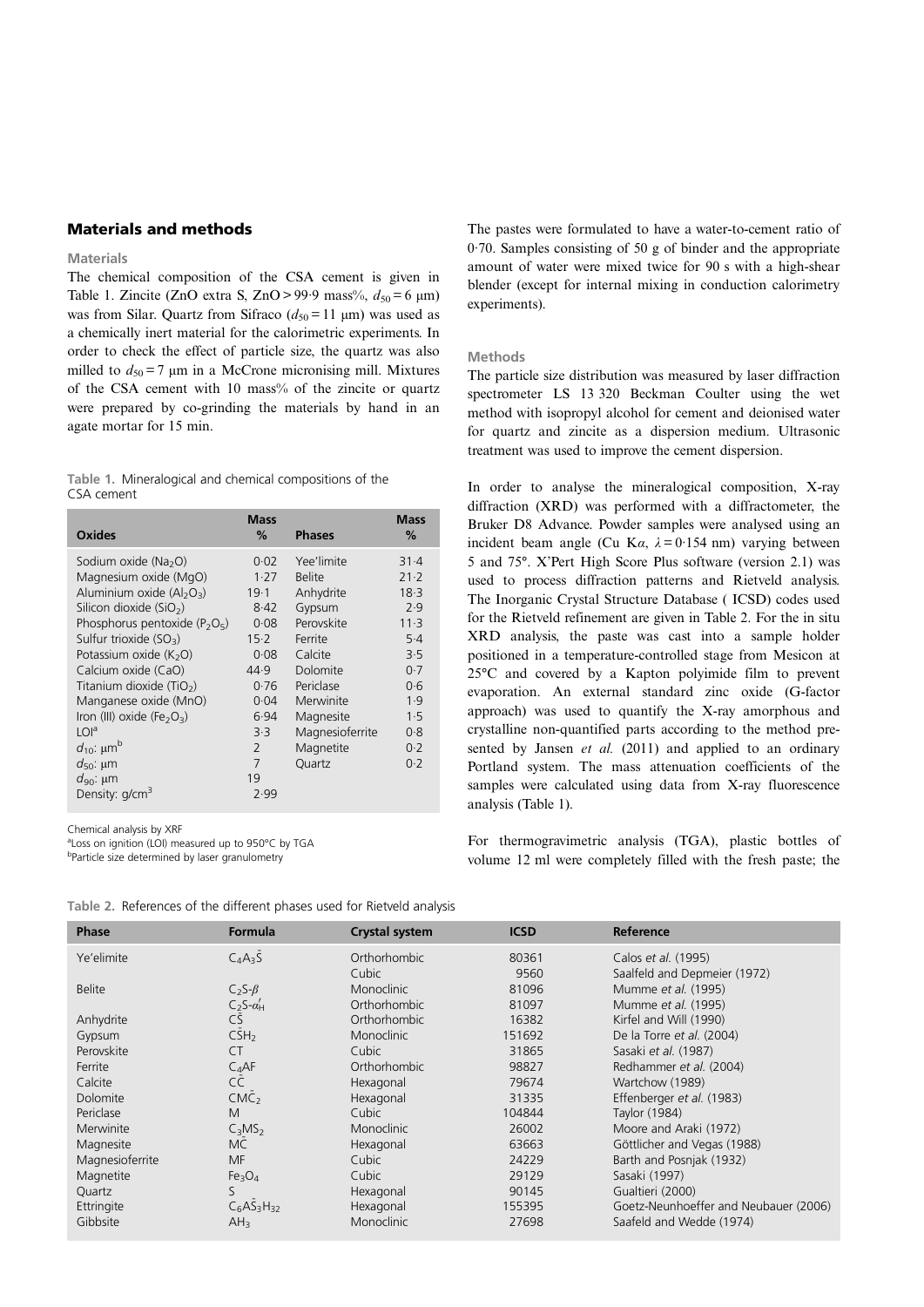bottles were sealed and stored at 25°C. Hydration was stopped by immersing small pieces (around  $2-3$  mm<sup>3</sup>) for 30 min in isopropanol and rinsing twice with diethyl ether. TGA (Netzsch STA 449F5) was performed using about 50 mg of powder at a heating rate of 20°C/min under nitrogen between 30 and 950°C.

A conduction calorimeter (Tam Air, Thermometric AB, Sweden) operating at 25°C was used to determine the hydration heat flow. About 5 g of paste were weighed into sealed glass flasks and transferred into the calorimeter within 3 min. In order to study the very early hydration reactions (before 1 h), admix ampoules described by [Wadsö \(2005\)](#page-7-0) were also used to enable internal mixing.

For the microscopic investigations of anhydrous samples, powder was impregnated using a low-viscosity epoxy resin and polished down to 0·25 μm using diamond pastes. The polished sections obtained were further coated with carbon  $(\sim 5 \text{ nm})$ and examined using a Quanta 200 FEG scanning electron microscope (SEM) from FEI coupled to an Oxford Xmax N 80 mm<sup>2</sup> energy-dispersive X-ray spectroscopy (EDX) analyser. The EDX analyses were used to determine the elemental compositions of the phase assemblage. The analyses were carried out using an acceleration voltage of 15 kV to ensure a good compromise between spatial resolution and adequate excitation of the Fe $K_{\alpha}$  peak.

In order to improve the characterisation of the anhydrous cement, two different selective dissolution methods were used. In the first method, an aqueous solution of potassium hydroxide and sucrose was used to produce a residue rich in belite ([Lejbina, 1969\)](#page-7-0). In the second one, the silicate phases were removed in a solution of salicylic acid in methanol (SAM) ([Hjorth and Lauren, 1971](#page-7-0)). In addition, ye'elimite, anhydrite and gypsum phases were dissolved in a 5% sodium carbonate  $(Na_2CO_3)$  solution ([Wang, 2010\)](#page-7-0) to obtain a residue with a high amount of perovskites. This method was modified to prevent precipitation of calcium carbonate  $(CaCO<sub>3</sub>)$  by washing the filtered suspension with  $6\%$  acetic acid (AA) solution. The filter paper and contents were placed in an oven at 105°C until a constant weight was reached.

Thermodynamic modelling was carried out using the Gibbs free energy minimisation software GEMS v3.4 ([Kulik](#page-7-0) et al., [2013\)](#page-7-0) with the thermodynamic database from PSI-GEMS ([Hummel](#page-7-0) et al., 2002) and the Cemdata 18·1 database specific to cement ([Lothenbach](#page-7-0) et al., 2019). Modelling was conducted in a similar manner as described before for the hydration of CSA cements [\(Le Saoût](#page-7-0) et al., 2013; [Winnefeld and](#page-8-0) [Lothenbach, 2010\)](#page-8-0). By combining experimental data based on the XRD-Rietveld analysis, which describes the dissolution of the cement phases as a function of time, with a thermodynamic equilibrium model, which assumes equilibrium between the solution and the hydrates, the amount and nature of hydrates formed can be described as a function of time.

The pH of the interstitial solution at early age was determined with a pH meter combined with an electrode, the Jenway Ion Meter 3345. The interstitial solution was obtained after mixing cement paste for 7 min, then the paste was centrifuged for 10 min at 10 000 r/min and filtered using 0·45 mm filter syringe.

## Results and discussion

Characterisation of the CSA cement

The main phases observed in the experimental diffraction pattern ([Figure 1](#page-3-0)) are the orthorhombic ye'elimite  $C_4A_3\bar{S}$  with a small amount of the pseudo cubic form, belite  $\beta$  and  $\alpha'_{H}$ - C<sub>2</sub>S and perovskites from the CSA clinker. Anhydrite II  $\overline{C}$  is also present as a mineral addition. The molar ratio of gypsum and anhydrite to ye'elimite leads to a value of about 2·9 that corresponds to a self-stressing cement ([Winnefeld and](#page-8-0) [Barlag, 2010\)](#page-8-0). The amount of belite obtained by Rietveld refinement (21 mass%) is close to the value calculated from the SAM extraction method  $(23 +/-2 \text{ mass}%)$ . The SAM– sodium carbonate–AA extraction method leads to an amount of perovskite, ferrite, magnesite, magnesioferrite, dolomite, quartz and periclase of around 15 mass%, in good agreement with the Rietveld analysis (15 mass%). The magnetite does not dissolve but is extracted by the bar magnet and it can be considered that the dissolution rate of dolomite in the presence of acetic acid is quite low compared to calcite and aragonite ([Toyama and Terakado, 2015](#page-7-0)). According to the present result, the method seems quantitative but should be repeated with a large range of CSA cements. The perovskite family has crystal structures related to the mineral perovskite CT. Ferrite phase  $Ca_2(Al_xFe_{1-x})_2O_5$  is usually present in CSA clinker and its structure is derived from that of perovskite by the substitution of Al and Fe for Ti, together with ordered omission of oxygen atoms, which causes one-half of the octahedral sheets in perovskite to be replaced by tetrahedral chains [\(Taylor, 1997\)](#page-7-0). To improve Rietveld refinement, it is necessary to add a perovskite phase CT ([Álvarez-Pinazo](#page-6-0) et al., 2012). The titanium dioxide is present in the bauxite used as a raw material in the manufacturing process of CSA clinker. The peaks associated with this cubic phase are confirmed in the XRD pattern of the CSA after the extraction of the main phases ([Figure 1\(c\)\)](#page-3-0). EDX analysis on a polished section of the CSA [\(Figure 2](#page-3-0)) was used to determine the chemical composition of each phase of the anhydrous cement ([Table 3\)](#page-4-0). The CSA cement after extraction revealed an average composition of ferrite  $Ca_{1.99}Al_{0.39}Si_{0.10}Fe_{1.35}Ti_{0.08}Mg_{0.07}O_{5.00}$  not far from the composition of the brownmillerite series  $Ca_2(Fe_{2-x}Al_x)O_5$ . However, the average composition of perovskite Ca<sub>1</sub>.<sub>95</sub>Mg<sub>0</sub>.<sub>05</sub>Al<sub>0</sub>.<sub>29</sub>Ti<sub>0</sub>.<sub>39</sub>Fe<sub>1</sub>.<sub>03</sub>Si<sub>0</sub>.<sub>22</sub>O<sub>5</sub>.<sub>18</sub> is far from the perovskite  $Ca<sub>2</sub>Ti<sub>2</sub>O<sub>4</sub>$  composition with, in some grains, perovskite lamellae with a high amount of Ti on the scale of a few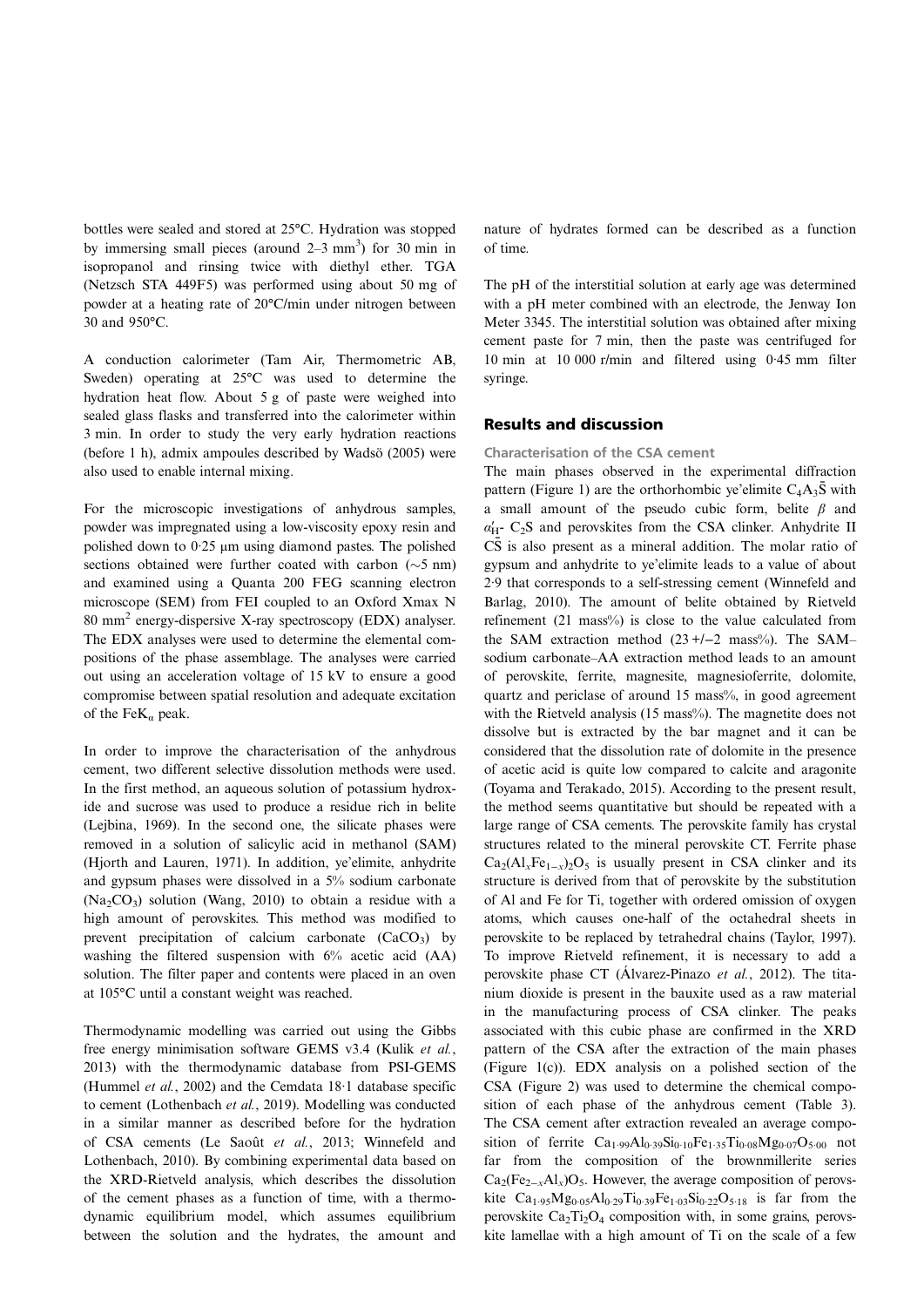<span id="page-3-0"></span>

Figure 1. Diffraction patterns of (a) the CSA cement as received; (b) after potassium hydroxide (KOH)/sucrose extraction; and (c) after SAM and sodium carbonate extraction. The dashed curve in part (a) represents the Rietveld refinement



Figure 2. Back-scattering image of the CSA cement (BSE, backscattered electron)

micrometres ([Le Saoût](#page-7-0) et al., 2019). These compositions were similar to those observed by [Gloter](#page-7-0) et al. (2000) for the ferrite/perovskite phases in a calcium aluminate cement.

In order to confirm the amount of perovskites in the sample, a set of 266 images was processed by means of the Aphelion imaging software (Aphelion Dev, version 4.4.0). The whole process is composed of several steps, which use the following Aphelion groups of function: Gaussian filtering, segmentation in order to subtract from the surface the porosity filled by epoxy resin, morphological filter and segmentation to detect perovskite phases ([Figure 3](#page-4-0)). According to the Delesse principle ([Delesse, 1848\)](#page-7-0), it can be assumed that the fractional area of a section plane taken up by perovskite phases is an estimate of the volume fraction. The mean value of the volume per cent of perovskites phases (ferrite and perovskite) deduced by image analysis has a value of  $11 \pm 2$  vol%. This value can be compared to the sum of volume per cent of perovskite and ferrite deduced by XRD and equal to  $12.7$  vol% as Rietveld refinement permits both the weight and volume fraction to be obtained [\(Le Saoût](#page-7-0) et al., 2011). Good agreement of the results can be observed, confirming the amount of perovskites in the cement.

#### Hydration of the CSA cement

[Figure 4](#page-4-0) shows the thermal power as a function of time for the CSA cement. The curves are similar to that observed in a calcium sulfate–ye'elimite system [\(Winnefeld and Barlag,](#page-8-0) [2010](#page-8-0)) except for the kinetic, which depends on many parameters such as the presence of alkalis or minor phases as  $C_{12}A_7$  (Zajac *et al.*[, 2019](#page-8-0)). The first peak observed with in situ experiments ([Figure 4\(b\)](#page-4-0)) occurs when the water is added and can be assigned to wetting and early hydration process. After an induction period of about 2 h, two heat flow maxima occur at 3 and 5 h. Unlike in Portland cement where the addition of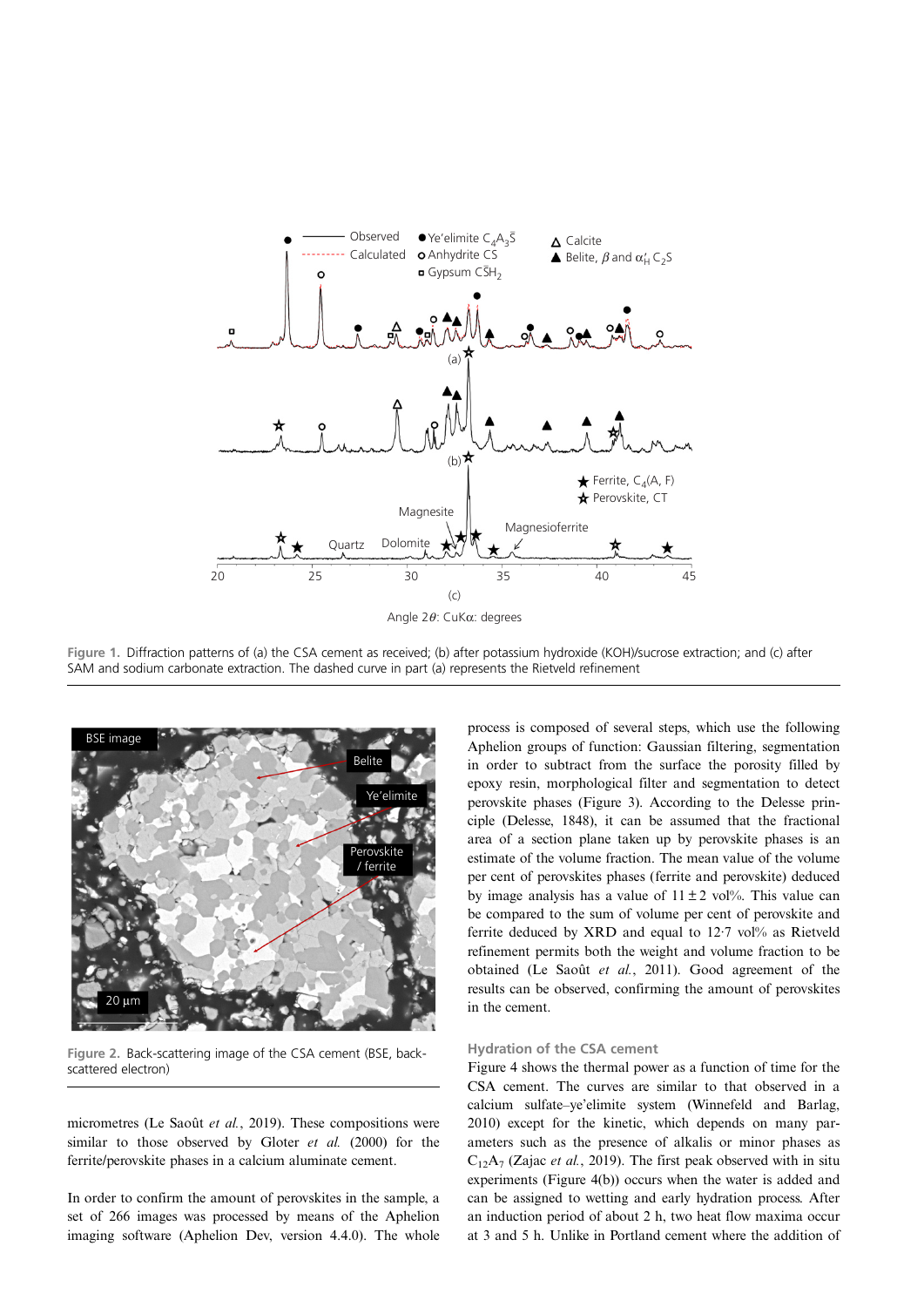| <b>Phases/Formulae</b>                                                                                                              | <b>Na</b>    | Ca     | Mg    | Fe           | Al     | Si    | S.            | Τi    | $\mathbf O$ |
|-------------------------------------------------------------------------------------------------------------------------------------|--------------|--------|-------|--------------|--------|-------|---------------|-------|-------------|
| Ye'elimite<br>$Ca4.02$ Al <sub>5-60</sub> Fe <sub>0-28</sub> Si <sub>0-07</sub> S <sub>1-01</sub> O <sub>16</sub>                   | $<$ 1<br>402 | 402(5) | $<$ 1 | 28(4)<br>595 | 560(7) | 7(2)  | 100(4)<br>100 | <1    | 1600        |
| <b>Belite</b>                                                                                                                       | $<$ 1        | 192(6) | $<$ 1 | 1(1)         | 7(1)   | 89(6) | 5(3)          | <1    | 400         |
| $Ca1.92 Al0.07 Si0.89 S0.05O4$                                                                                                      | 192          |        |       | 102          |        |       |               |       |             |
| Ferrite                                                                                                                             | $<$ 1        | 198(1) | 7(1)  | 133(1)       | 39(2)  | 10(1) | $<$ 1         | 8(1)  | 500         |
| Ca <sub>2.05</sub> Mg <sub>0.07</sub> Al <sub>0.39</sub> Fe <sub>1.33</sub> Si <sub>0.10</sub> Ti <sub>0.08</sub> O <sub>5</sub>    | 205          |        |       | 190          |        |       |               |       |             |
| Perovskite                                                                                                                          | $<$ 1        | 195(5) | 5(1)  | 103(6)       | 29(4)  | 22(3) | $<$ 1         | 39(5) | 518(7)      |
| Ca <sub>1.95</sub> Mg <sub>0.05</sub> Al <sub>0.29</sub> Ti <sub>0.39</sub> Fe <sub>1.03</sub> Si <sub>0.22</sub> O <sub>5.18</sub> | 200          |        |       | 193          |        |       |               |       | 518         |

<span id="page-4-0"></span>Table 3. Atomic ratios for some phases in CSA calculated from energy dispersive spectroscopy



Figure 3. Back-scattering image of (a) the CSA cement and (b) the perovskite and ferrite phases after image analysis

10 mass% of zincite extends the induction period (no peak of hydration is observed in the calorimetric curve up to 80 h, experiment not shown), the addition of zincite shortened the induction period of about 10 min. A similar effect is observed

when the finely ground quartz is added to the CSA cement, which indicates that the slight acceleration is due to the additional surface provided for the nucleation and growth of hydration products ([Lothenbach](#page-7-0) et al., 2008).

[Figure 5](#page-5-0) shows the amount of phases deduced from in situ XRD Rietveld analysis as a function of hydration time and measured heat flow. As previously observed, the solubility of calcium sulfates influences the initial period of hydration (Allevi et al.[, 2016](#page-6-0); [Winnefeld and Barlag, 2009](#page-8-0)). The gypsum, which is more soluble than anhydrite, completely dissolves after 3 h, followed by the dissolution of anhydrite up to 8 h after the depletion of gypsum. In parallel, the dissolution of the ye'elimite phase occurs at the same time as the precipitation of the ettringite and  $AH_3$  according to the reaction ([Figure 6\)](#page-5-0)

$$
C_4A_3\bar{S}+2C\bar{S}H_{x}+(38-2x)H\to C_6A\bar{S}_3H_{32}+2AH_3
$$



Figure 4. Heat flow development of mixtures with CSA cement and different fillers as a function of time: (a) between 0 and 12 h using external mixing; (b) (inset) between 0 and 2 h using internal mixing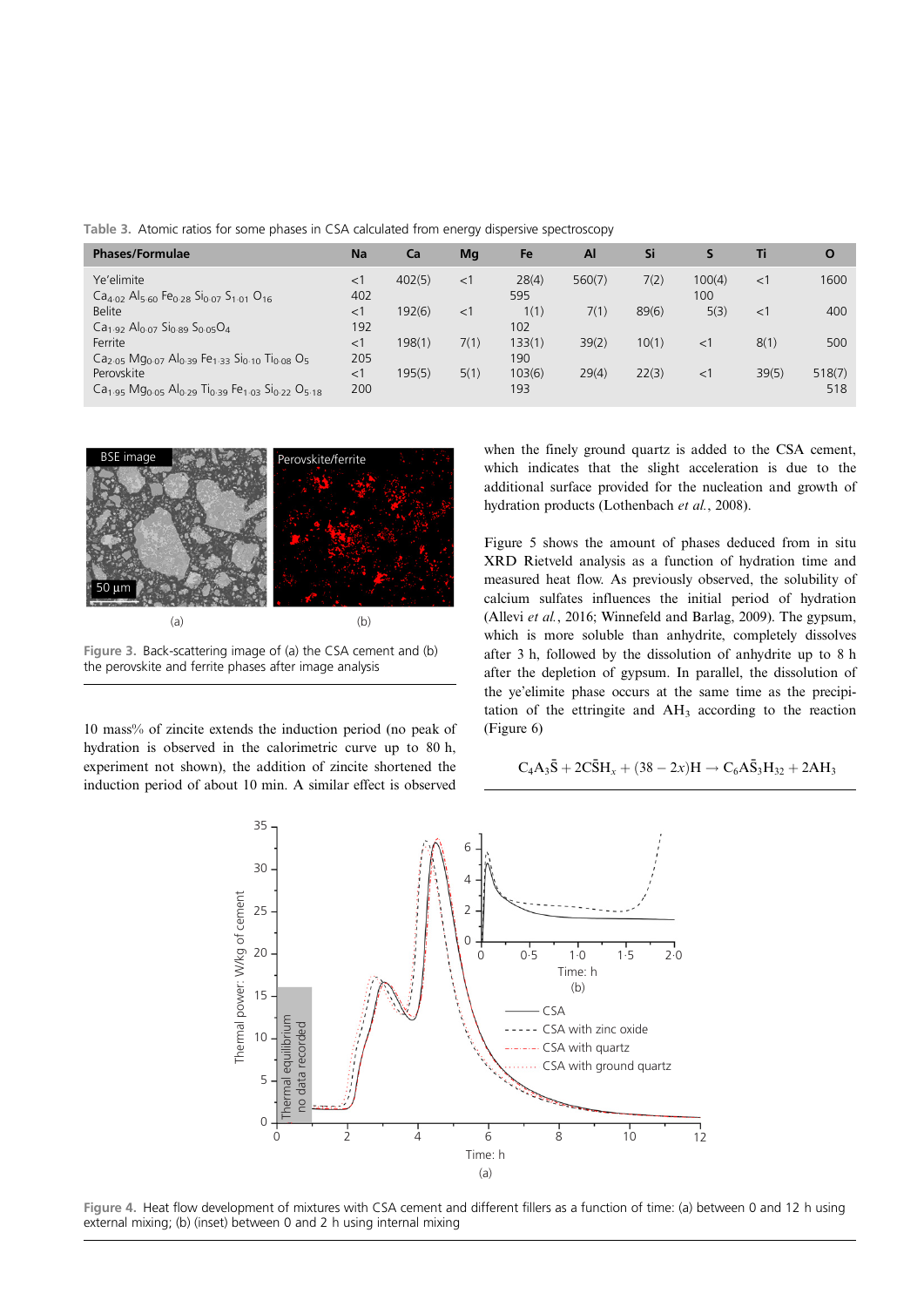<span id="page-5-0"></span>

Figure 5. Phases content calculated from in situ XRD experiments (dotted points) and heat flow development (continuous lines) of CSA cement blended with zincite between 0 and 8 h. Dotted lines refer to the results of thermodynamic modelling

Some broad reflections of AH<sub>3</sub> were observed by XRD but, as previously reported [\(Le Saoût](#page-7-0) et al., 2018),  $AH_3$  is not well crystallised and is difficult to characterise using XRD, especially with an in situ analysis where the conditions lead to a lower signal-to-noise ratio. The precipitation of  $AH<sub>3</sub>$  with the ettringite is better highlighted by TGA experiments [\(Figure 7](#page-6-0)). The other phases are not represented as they do not show significant changes with hydration time up to 1 d. By combining experimental data based on the Rietveld XRD data for the ye'elimite and sulfate phases as a function of time with

a thermodynamic equilibrium model, the nature and amount of hydrates formed as a function of time can be deduced. Thermodynamic modelling shows the formation of ettringite and  $AH<sub>3</sub>$  in microcrystalline form, in agreement with experimental data. The calculated amount of ettringite (dotted line in Figure 5) corresponds to the amount deduced by XRD and the difference for  $AH_3$  can be explained by the X-ray amorphous part of the AH3.

The retarding effect of zincite observed in the case of the hydration of OPC is not found for the CSA cement. For the CSA cement, alkali concentrations are much lower compared to OPC, resulting in a lower pH in the pore solution during the first hours of hydration ([Le Saoût](#page-7-0) et al., 2013; [Winnefeld](#page-8-0) [and Barlag, 2010\)](#page-8-0). The pH values measured for the CSA and the OPC cements after 7 min of hydration (respectively, 10·4 and 13·2) are reported in [Figure 8](#page-6-0) with the solubility of zincite as a function of  $pH$ . The solubility  $(S)$  of zincite in mol/l is defined as the sum of the concentrations of soluble species  $\text{Zn}^{2+}$ ,  $\text{Zn}(\text{OH})_2$ ,  $\text{Zn}(\text{OH})_3$ <sup>-</sup> and  $\text{Zn}(\text{OH})_4$ <sup>2-</sup>. Based on the thermodynamic data provided by GEMS and Wang et al. [\(2001\)](#page-8-0) (see [Table 4](#page-6-0)), the mole distributions of the different species in equilibrium with zincite at various pH values are compared in [Figure 8](#page-6-0). The Gibbs energy formation is similar in both databases, except for zinc hydroxide, which explains the differences between the mole distributions and solubility. Unlike OPC where zincite dissolves and leads to the formation  $\text{Zn}(\text{OH})_4^{2-}$  that poisons nucleation and growth mechanisms, zincite is practically not soluble in the pore solution of the CSA cement at early age. Zincite can be considered practically inert in the CSA cement at early age and acts as a filler.



Figure 6. Refined pattern of the in situ XRD experiment of the CSA cement at 25°C and w/c = 0·7 after 8 h of hydration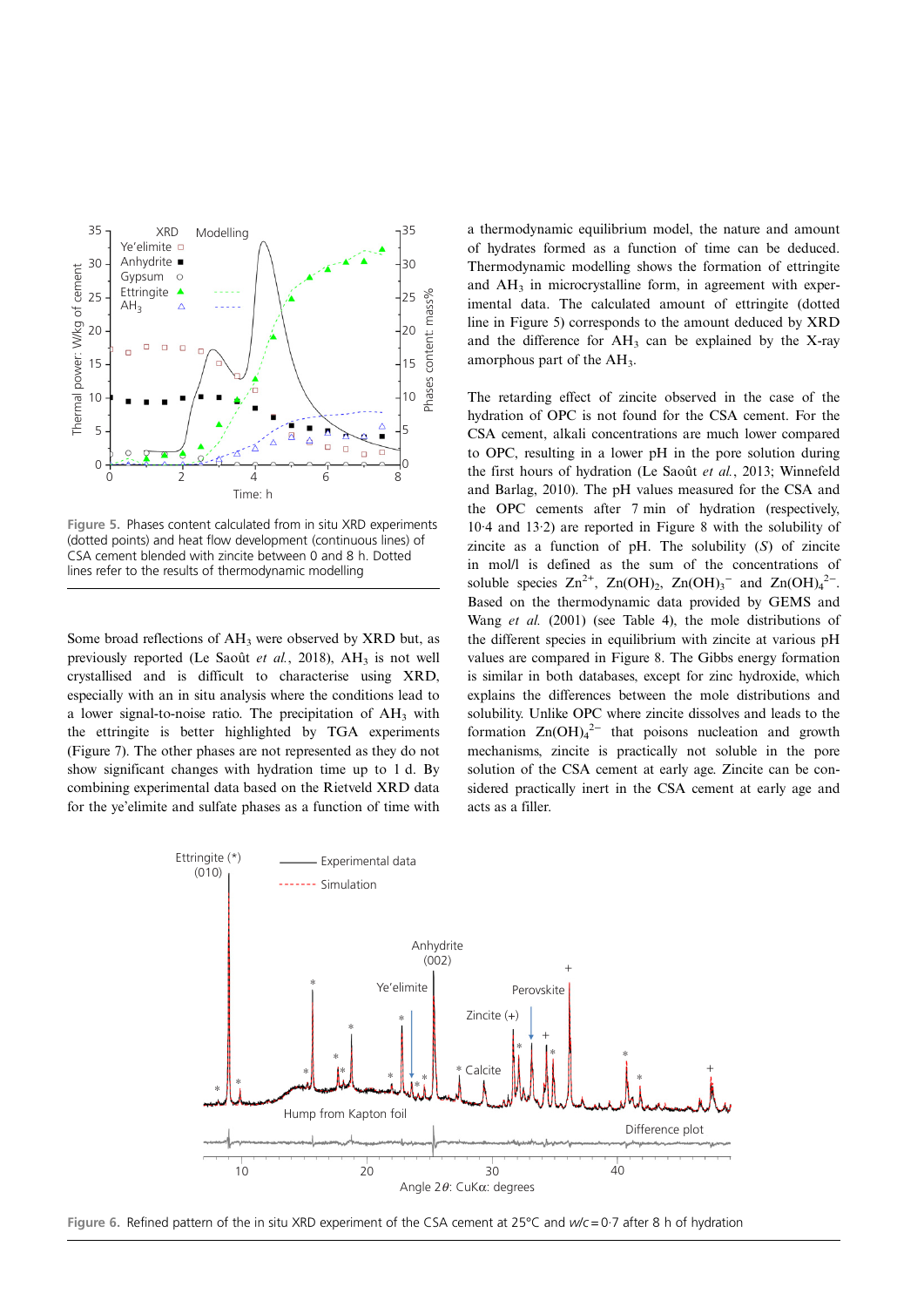<span id="page-6-0"></span>

Figure 7. Weight loss recorded by TGA (top of the figure) and differential thermogravimetry data (bottom of the figure) of CSA cement between 0 and 8 h. A full-colour version of this figure can be found on the ICE Virtual Library [\(www.icevirtuallibrary.com\)](http://www.icevirtuallibrary.com)



Figure 8. Zincite solubility (a) and soluble species (b) between pH 9 and 14 at  $T = 298.15$  K according to the thermodynamic data reported in [Zhang and Muhammed \(2001\)](#page-8-0) (dotted line) and in the GEMS database (solid line). Thick vertical lines indicate the pH of the pore solution after 7 min of hydration in CSA and OPC cements

## Conclusion

The phase assemblage of a CSA cement has been investigated with a special focus on the perovskite phases. A modified selective extraction method highlighting the perovskite phases is presented to improve Rietveld refinement and facilitate EDX measurements. Perovskites are present in the cement in the form of brownmillerite and a phase with an average composition of  $Ca_{1.95}Mg_{0.05}Al_{0.29}Ti_{0.39}Fe_{1.03}Si_{0.22}O_{5.18}$ .

Table 4. The standard Gibbs energy of formation  $\Delta_f G_0$  of some species in the system  $Zn(II)$ –H<sub>2</sub>O at 298·15 K given by the GEMS database and the paper review (Wang et al.[, 2001\)](#page-8-0)

|                                                                                                                                       | $\Delta_f G_0$ : kJ/mol                                                                    |                                                                                                                                                  |  |  |  |
|---------------------------------------------------------------------------------------------------------------------------------------|--------------------------------------------------------------------------------------------|--------------------------------------------------------------------------------------------------------------------------------------------------|--|--|--|
| <b>Species</b>                                                                                                                        | <b>GEMS</b>                                                                                | Zhang and Muhammed (2001)                                                                                                                        |  |  |  |
| H <sub>2</sub> O<br>$OH^-$<br>$7n^{2+}$<br>Zincite<br>$Zn(OH)^+$<br>Zn(OH) <sub>2</sub> <sup>0</sup><br>Zn(OH) <sub>3</sub><br>Zn(OH) | $-237.18$<br>$-157.27$<br>$-147.3$<br>$-320.5$<br>$-339.7$<br>$-519.3$<br>$-700$<br>$-865$ | $-237.14 \pm 0.04$<br>$-157.22 \pm 0.07$<br>$-147.2 \pm 0.4$<br>$-320.5 \pm 0.4$<br>$-342 \pm 3$<br>$-528 \pm 2$<br>$-698 \pm 2$<br>$-860 \pm 3$ |  |  |  |

The hydration of the CSA cement has been followed at early age where the ye'elimite reacts with calcium sulfate to produce ettringite and AH3. The zincite behaves as a filler in the CSA cement and does not present a strong retardant effect as in OPC, which may result in greater potential use.

## Acknowledgements

The authors would like to acknowledge Alain Diaz for sample preparation for the SEM experiments and Vicat for supplying the cement.

#### **REFERENCES**

- Allevi S, Marchi M, Scotti F, Bertini S and Cosentino C (2016) Hydration of calcium sulphoaluminate clinker with additions of different calcium sulphate sources. Materials and Structures 49(1–2): 453–466.
- Álvarez-Pinazo G, Cuesta A, García-Maté M et al. (2012) Rietveld quantitative phase analysis of yeelimite-containing cements. Cement and Concrete Research 42(7): 960–971.
- Aranda MAG and De la Torre AG (2013) Sulfoaluminate cement. In Eco-Efficient Concrete (Pacheco-Torgal F, Jalali S, Labrincha J and John VM (eds)). Woodhead Publishing, Cambridge, UK, pp. 488–522.
- Arliguie G and Grandet J (1985) Etude par calorimétrie de l'hydratation du ciment Portland en présence de zinc. Cement and Concrete Research 15(5): 825–832 (in French).
- Ataie FF, Juenger MCG, Taylor-Lange SC and Riding KA (2015) Comparison of the retarding mechanisms of zinc oxide and sucrose on cement hydration and interactions with supplementary cementitious materials. Cement and Concrete Research 72: 128–136.
- Barth TFW and Posnjak E (1932) Spinel structures: with and without variate atom equipoints. Zeitschrift Für Kristallographie – Crystalline Materials 82: 325–341.
- Belaïd F, Arliguie G and François R (2001) Porous structure of the ITZ around galvanized and ordinary steel reinforcements. Cement and Concrete Research 31(11): 1561–1566.
- Bolio-Arceo H and Glasser FP (1998) Zinc oxide in cement clinkering: part 1. Systems CaO–ZnO–Al<sub>2</sub>O<sub>3</sub> and CaO–ZnO–Fe<sub>2</sub>O<sub>3</sub>. Advances in Cement Research 10(1): 25–32, [https://doi.org/10.1680/](https://doi.org/10.1680/adcr.1998.10.1.25) [adcr.1998.10.1.25.](https://doi.org/10.1680/adcr.1998.10.1.25)
- Calos NJ, Kennard CH, Whittaker AK and Davis RL (1995) Structure of calcium aluminate sulfate  $Ca<sub>4</sub>Al<sub>6</sub>O<sub>16</sub>S$ . Journal of Solid State Chemistry 119(1): 1–7.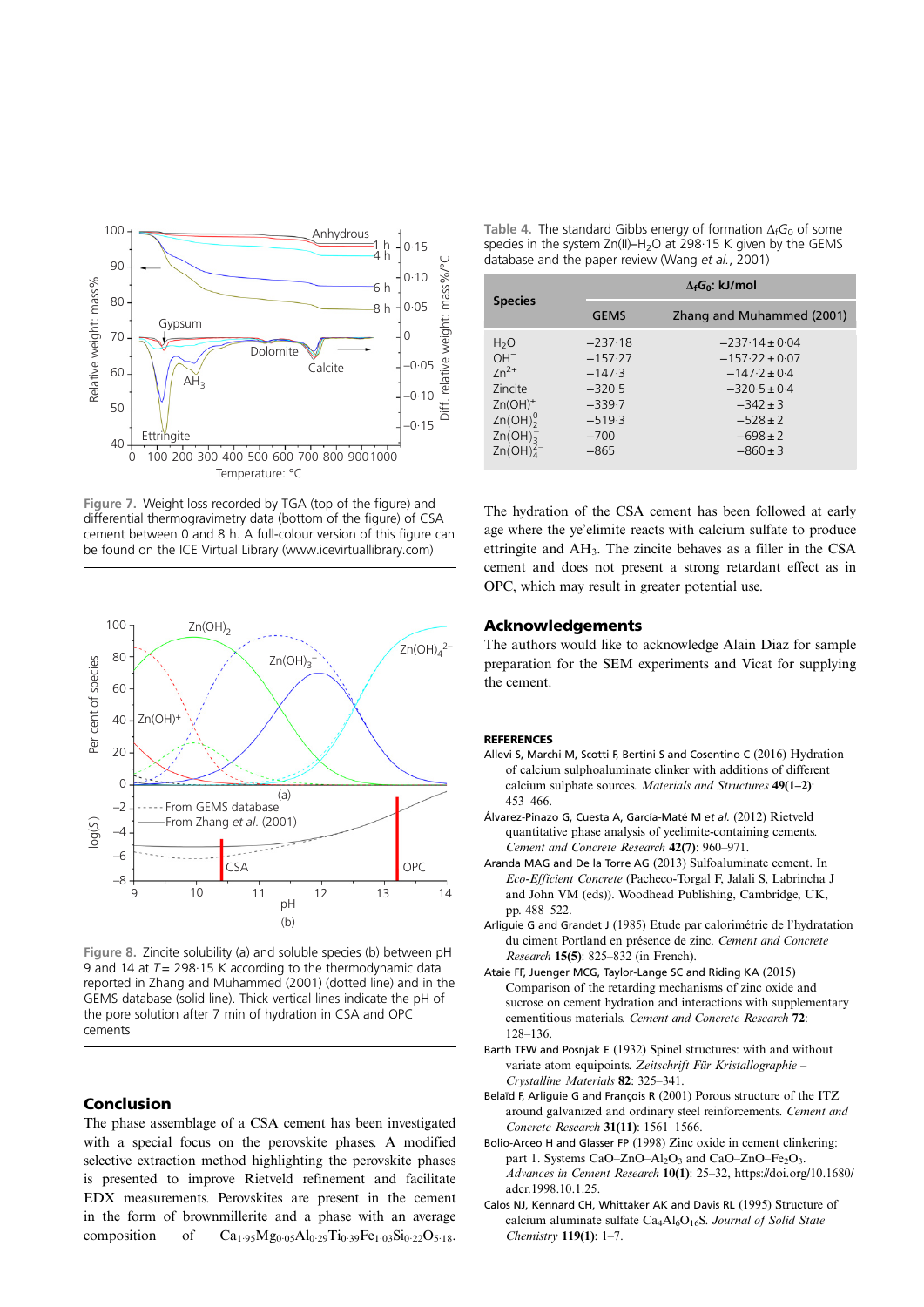- <span id="page-7-0"></span>De la Torre ÁG, López-Olmo MG, Álvarez-Rua C, García-Granda S and Aranda MAG (2004) Structure and microstructure of gypsum and its relevance to Rietveld quantitative phase analyses. Powder Diffraction 19(3): 240–246.
- Delesse A (1848) Procédé mécanique pour déterminer la composition des roches. Annales des Mines 13(4): 379–388 (in French).
- De Rincón OT, Pérez O, Paredes E et al. (2002) Long-term performance of ZnO as a rebar corrosion inhibitor. Cement and Concrete Composites 24(1): 79–87.
- Effenberger H, Kirfel A and Will G (1983) Untersuchungen zur Elektronendichteverteilung im Dolomit CaMg (CO<sub>3</sub>)<sub>2</sub>. Tschermaks Mineralogische Und Petrographische Mitteilungen 31(1–2): 151–164 (in German).
- Établissements Poliet & Chausson (1935) Nouveau ciment et son procédé de fabrication. French Patent FR 780.747, May (in French).
- Fernández Olmo I, Chacon E and Irabien A (2001) Influence of lead, zinc, iron (III) and chromium (III) oxides on the setting time and strength development of Portland cement. Cement and Concrete Research 31(8): 1213–1219.
- García-Maté M, Santacruz I, Cuesta A et al. (2015) Amorphous determination in calcium sulfoaluminate materials by external and internal methods. Advances in Cement Research 27(7): 417–423, [https://doi.org/10.1680/adcr.14.00026.](https://doi.org/10.1680/adcr.14.00026)
- Garg N and White CE (2017) Mechanism of zinc oxide retardation in alkali-activated materials: an in situ X-ray pair distribution function investigation. Journal of Materials Chemistry A 5(23): 11794–11804.
- Gartner E (2004) Industrially interesting approaches to 'low- $CO_2$ ' cements. Cement and Concrete Research 34(9): 1489–1498.
- Gloter A, Ingrin J, Bouchet D, Scrivener K and Colliex C (2000) TEM evidence of perovskite–brownmillerite coexistence in the Ca  $(Al_xFe_{1-x})O_{2.5}$  system with minor amounts of titanium and silicon. Physics and Chemistry of Minerals 27(7): 504–513.
- Goetz-Neunhoeffer F and Neubauer J (2006) Refined ettringite  $(Ca<sub>6</sub>Al<sub>2</sub>(SO<sub>4</sub>)<sub>3</sub>(OH)<sub>12</sub> 26H<sub>2</sub>O)$  structure for quantitative X-ray diffraction analysis. Powder Diffraction 21(1): 4-11.
- Göttlicher S and Vegas A (1988) Electron-density distribution in magnesite (MgCO<sub>3</sub>). Acta Crystallographica Section B: Structural Science, Crystal Engineering and Materials 44(4): 362–367.
- Gualtieri AF (2000) Accuracy of XRPD QPA using the combined Rietveld-RIR method. Journal of Applied Crystallography 33(2): 267–278.
- Hjorth L and Lauren KG (1971) Belite in Portland cement. Cement and Concrete Research 1(1): 27–40.
- Hummel W, Berner U, Curti E, Pearson FJ and Thoenen T (2002) Nagra/PSI chemical thermodynamic data base 01/01. Radiochimica Acta 90(9–11): 805–813.
- Jansen D, Goetz-Neunhoeffer F, Stabler C and Neubauer J (2011) A remastered external standard method applied to the quantification of early OPC hydration. Cement and Concrete Research 41(6): 602–608.
- Kirfel A and Will AG (1990) Charge density in anhydrite, CaSO<sub>4</sub>, from X-ray and neutron diffraction measurements. Acta Crystallographica Section B 36(12): 2881–2890.
- Klein A and Troxell GE (1958) Studies of a calcium sulfoaluminate admixtures for expansive cements. ASTM Proceedings 58: 986–1008.
- Kulik DA, Wagner T, Dmytrieva SV et al. (2013) GEM-Selektor geochemical modeling package: revised algorithm and GEMS3K numerical kernel for coupled simulation codes. Computational Geosciences 17(1): 1–24.
- Lejbina LP (1969) Quantitative analysis of tricalcium aluminate and tetracalcium aluminoferrite in the same sample. Ogneupory SSSR 34: 52–56.
- Le Saoût G, Kocaba V and Scrivener K (2011) Application of the Rietveld method to the analysis of anhydrous cement. Cement and Concrete Research 41(2): 133–148.
- Le Saoût G, Lothenbach B, Hori A, Higuchi T and Winnefeld F (2013) Hydration of Portland cement with additions of calcium sulfoaluminates. Cement and Concrete Research 43: 81–94.
- Le Saoût G, Lothenbach B, Taquet P, Fryda H and Winnefeld F (2018) Hydration of calcium aluminate cement blended with anhydrite. Advances in Cement Research 30(1): 24–36, [https://doi.org/10.1680/](https://doi.org/10.1680/jadcr.17.00045) [jadcr.17.00045](https://doi.org/10.1680/jadcr.17.00045).
- Le Saoût G, Idir R and Roux JC (2019) Characterization of perovskites in a calcium sulfo aluminate cement. In 14th International Congress for Applied Mineralogy (ICAM 2019) (Galgolev S (ed.)). Springer Nature Switzerland, Cham, Switzerland.
- Lothenbach B, Le Saoût G, Gallucci E and Scrivener K (2008) Influence of limestone on the hydration of Portland cements. Cement and Concrete Research 38(6): 848–860.
- Lothenbach B, Kulik DA, Matschei T et al. (2019) Cemdata18: a chemical thermodynamic database for hydrated Portland cements and alkali-activated materials. Cement and Concrete Research 115: 472–506.
- Moore PB and Araki T (1972) Atomic arrangement of merwinite,  $Ca<sub>3</sub>Mg[SiO<sub>4</sub>]$ <sub>2</sub>, an unusal dense-packed structure of geophysical interest. American Mineralogist 57(9–10): 1355–1374.
- Mumme WG, Hill RJ, Bushnell-Wye G and Segnit ER (1995) Rietveld crystal structure refinements, crystal chemistry and calculated powder diffraction data for the polymorphs of dicalcium silicate and related phases. Neues Jahrbuch Für Mineralogie Abhandlungen  $169(1)$ : 35–68.
- Odler I (2000) Special Inorganic Cements: Modern Concrete Technology 8. E & FN Spon, London, UK.
- Redhammer GJ, Tippelt G, Roth G and Amthauer G (2004) Structural variations in the brownmillerite series  $Ca_2(Fe, Al)O_5$ : single-crystal X-ray diffraction at 25°C and high temperature X-ray powder diffraction (25°C < T < 1000°C). American Mineralogist 89(2–3): 405–420.
- Saalfeld H and Depmeier W (1972) Silicon-free compounds with sodalite structure. Crystal Research and Technology 7(1-3): 229–233.
- Saafeld H and Wedde M (1974) Strukturen des Hydrargillits und der Zwischenstufen beim Entwaessern. Zeitschrift für Kristallographie 139S(1–2): 129–135 (in German).
- Sasaki S (1997) Radial distribution of electron density in magnetite, Fe3O4. Acta Crystallographica Section B: Structural Science 53(5): 762–766.
- Sasaki S, Prewitt CT and Bass JD (1987) Orthorhombic perovskite  $CaTiO<sub>3</sub>$  and  $CdTiO<sub>3</sub>$ : structure and space group. Acta Crystallographica Section C: Structural Chemistry 43(9): 1668–1674.
- Senff L, Tobaldi DM, Lemes-Rachadel P, Labrincha JA and Hotza D (2014) The influence of  $TiO<sub>2</sub>$  and  $ZnO$  powder mixtures on photocatalytic activity and rheological behaviour of cement pastes. Construction and Building Materials 65: 191–200.
- Taylor D (1984) Thermal expansion data. I. Binary oxides with the sodium chloride and wurtzite structure, MO. Transactions and Journal of the British Ceramic Society 83: 5-9.
- Taylor HFW (1997) Cement Chemistry. Thomas Telford, London, UK.
- Toyama K and Terakado Y (2015) Differential dissolution technique for the geochemical separation of the calcite and dolomite of dolomitic limestones. Geochemical Journal 49(5): 567–570.
- Wadsö L (2005) Applications of an eight-channel isothermal conduction calorimeter for cement hydration studies. Cement International 5(5): 94–101.
- Wang J (2010) Hydration Mechanism of Cements Based on Low-CO<sub>2</sub> Clinkers Containing Belite, Ye'elimite and Calcium Alumino-Ferrite. PhD dissertation, University of Lille, Lille, France.
- Wang Y and Su M (1994) The third cement series in China. World Cement (August): 6–10.